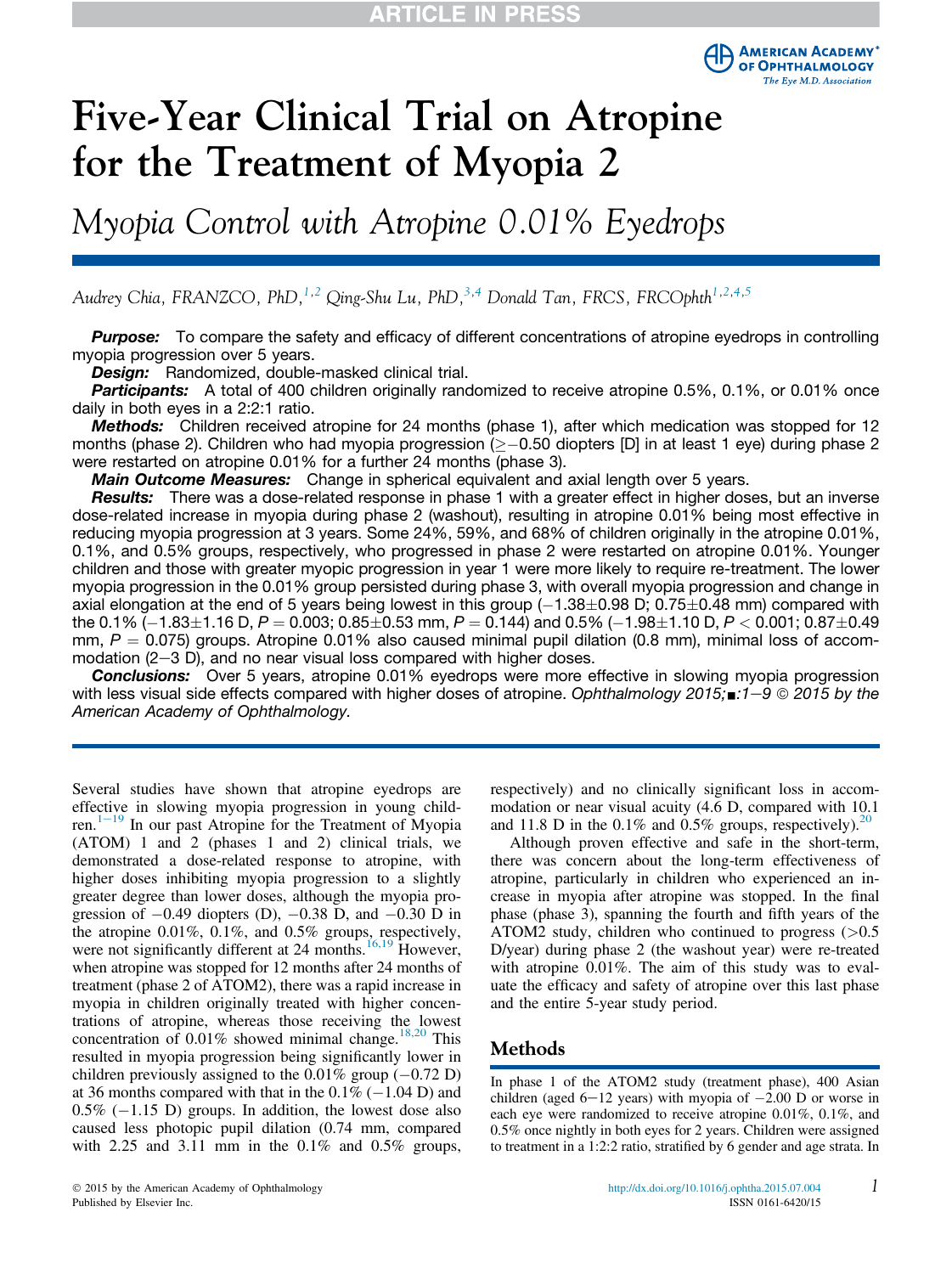### Ophthalmology Volume , Number , Month 2015

phase 2 (washout phase), atropine was stopped and children were monitored for 12 months. In phase 3 (re-treatment phase), children who exhibited myopia progression of  $-0.50$  D or more in at least 1 eye during the washout phase were restarted on atropine 0.01% for a further 24 months.

Written informed consent was obtained from parents and verbal assent was obtained from children before randomization. The investigators, study team performing the ocular measurements, parents, and children were masked to an initial dose of atropine throughout the entire 5-year study, and the study team was also blinded to whether or not children were restarted on atropine during the last phase of the study.

After assessment at a screening visit, children were reassessed again after they had been receiving atropine for 2 weeks (baseline visit). Children were then reviewed every 4 months during phase 1, at 26, 32, and 36 months during phase 2, and all children, including those who were not restarted atropine treatment, were reviewed every 6 months during phase 3 and then again in 2 months after all medication had been stopped.

At each visit, cycloplegic autorefraction, axial length (AL), mesopic and photopic pupil size, accommodation and distance, and near logarithm of the minimum angle of resolution visual acuity were measured.<sup>19,20</sup> Cycloplegia was achieved using 3 drops of cyclopentolate 1% administered 5 minutes apart, and cycloplegic autorefraction was measured, 30 minutes after the last drop, using a Canon RK-F1 autorefractor (Canon Inc. Ltd., Tochigiken, Japan). Five readings, all of which were within 0.25 D apart, were averaged. Spherical equivalent was calculated as the sphere plus half cylindrical power. Axial length was obtained using the Zeiss IOL Master (Carl Zeiss Meditec Inc., Dublin, CA). Five readings, all within 0.05 mm or less, were averaged. The photopic pupil size was measured using the Neuroptics pupillometer (Neuroptics Inc., Irvine, CA) at 300 lux of luminance. Accommodation was measured using the Royal Air Force rule while the subjects used their best-corrected distance spectacles. Distance and near vision were measured using logarithm of the minimum angle of resolution Early Treatment Diabetic Retinopathy Study charts.

The primary outcome was progression of myopia, defined as change in spherical equivalent over phase 3 and the entire 5-year study period. The secondary outcome was change in AL. Other study variables include changes in photopic pupil size, accommodation, and distance/near visual acuity.

The study was conducted according to the tenets of the Declaration of Helsinki. Ethics approval was obtained from the Singapore Eye Research Institute Review Board, and the study was registered with the ClinicalTrial.govwebsite (registration no: NTC00371124).

#### Statistical Analysis

All analyses were based on an intention-to-treat principle and performed using the statistical software SASv9.3 (SAS Inc., Cary, NC). Data were summarized by initial atropine treatment group in the re-treated and untreated children at the phase 3 stage. For person-level data such as gender, the Fisher exact test was used to test for the difference in proportion of children between groups, and analysis of variance was used for the difference in means between groups. Data of ocular parameters from both eyes were pooled in a combined analysis using the Huber-White robust standard errors to allow for correlation between eyes within a person.<sup>21</sup> Although  $P$  values (without adjustment for multiple comparison) were obtained for both the global null hypothesis of no difference among treatment groups and the pairwise comparison, interpretation only began with considering the global null hypothesis to prevent inflation of type I error rate.

#### Results

Among the 400 children enrolled in the study, 44 were lost in phase 1 and 11 were lost in phase 2, with 345 (86%) continuing to phase 3 (Fig 1). Children still in the study at the start of phase 3 were more myopic at baseline but had less myopic progression over the first year compared with children who were lost to follow-up (Table 1). The majority of the children (91%) were of ethnic Chinese origin.

Of the 345 children, 192 (56%) were restarted on atropine 0.01% because they had progressed 0.5 D or more during the preceding phase 2 washout year; this included 17 of 70 children (24%) in the 0.01% group, 82 of 139 children (59%) in the 0.1% group, and 93 of 136 children (68%) in the 0.5% group (Fig 2). Compared with children who were not restarted on atropine, those restarted on treatment were younger, had less myopia and shorter AL at baseline, but had greater myopia progression and change in AL during the first year of the study (Table 1). Multivariate analysis revealed that younger age and assignment to higher initial atropine dose predisposed children to greater myopic progression in phase 2 (Table 2) and thus more likely to be re-treated with atropine 0.01% in phase 3.

#### Myopia Progression

Children who required re-treatment had higher rates of myopia progression during the first 24 months (phase 1) and in the washout phase (phase 2) compared with those who did not require retreatment (Table 3). In the re-treated children, mean annual myopia progression during phase  $3 (-0.38$  to  $-0.52$  D) was lower than in the preceding phase 2 period  $(-0.62 \text{ to } -1.09 \text{ D})$  in all 3 atropine groups, but higher than those who did not require retreatment  $(-0.30 \text{ to } -0.38 \text{ D})$  (Table 3). The overall mean myopia progression in phase 3 was  $-0.69\pm0.46$  D,  $-0.81\pm0.57$ D, and  $-0.84\pm0.61$  D in the atropine 0.01%, 0.1%, and 0.5% groups, respectively ( $P = 0.09$ ) (Fig 3). In contrast, the mean myopia progression over the entire 5 years was less in the 0.01% group  $(-1.38\pm0.98 \text{ D})$  than in the  $0.1\%$   $(-1.83\pm1.16 \text{ D}, P =$ 0.003) and 0.5%  $(-1.98 \pm 1.10 \text{ D}, P < 0.001)$  groups.

The rate of myopic progression in children restarted on atropine slowed in phase 3. The mean increase in myopia over the fourth and fifth years  $(-0.86\pm0.56 \text{ D} \text{ in } 0.01\% \text{ group}, -0.87\pm0.59 \text{ D} \text{ in }$ 0.1% group,  $-0.90\pm0.66$  D in 0.5% group) was similar to that in children originally assigned to the 0.01% group, who required retreatment during phase  $1 (-0.77 \pm 0.49 \text{ D}, P > 0.286)$ , suggesting that re-treatment with 0.01% was as effective as primary treatment with atropine  $0.01\%$  (Table 3).

Overall, fewer eyes progressed by  $\geq$  2.0 D in the original atropine 0.01% (27%) group compared with those in the 0.1% (41%) and 0.5% (47%) groups at the end of the study ( $P = 0.006$ ) (Fig 4). The percentages of high myopia (myopia  $>6.0$  D) in both eyes was 44%, 49%, and 50% in the atropine 0.01%, 0.1%, and 0.5% groups, respectively ( $P = 0.70$ ). Very high myopia (myopia of  $\geq 8.0$  D in both eyes) was noted in 7%, 9%, and 17% of children in the 0.01%, 0.1%, and 0.5% groups, respectively ( $P = 0.07$ ).

#### Change in Axial Length

There was no significant difference in AL in all 3 atropine groups at the start of phase 3 ( $P = 0.653$ ) (Fig 5). However, by the end of phase 3, the mean change in AL was smaller in the 0.01% group  $(0.19\pm0.18$  mm) compared with the 0.1% (0.24 $\pm$ 0.21 mm, P = 0.042) and 0.5% (0.26 $\pm$ 0.23 mm,  $P = 0.013$ ) groups (Table 3). The mean overall change in AL over 5 years was  $0.75\pm0.48$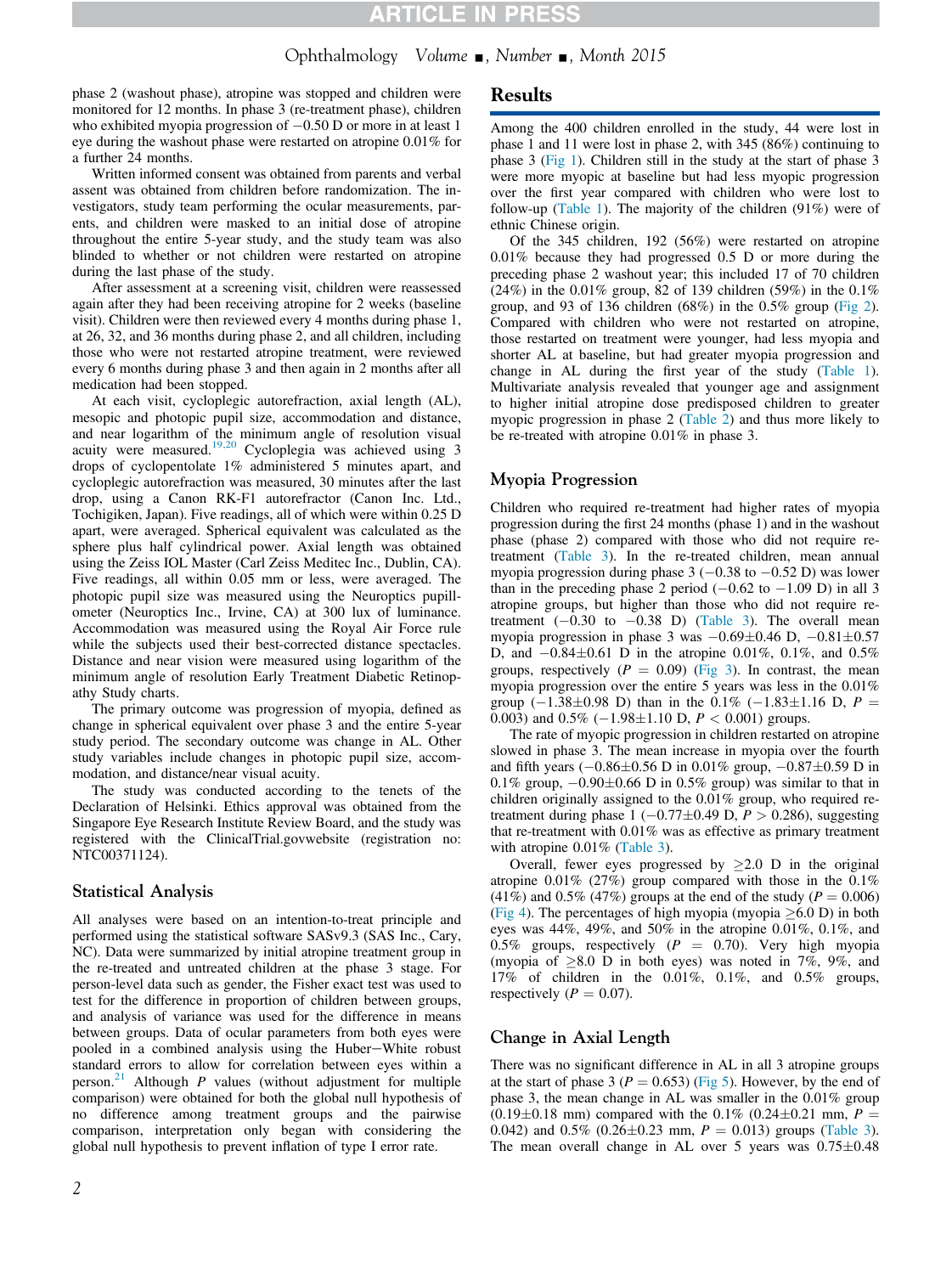### **CLE IN PRES**

Chia et al  $\cdot$  Atropine for the Treatment of Childhood Myopia



Note: number of lost to follow-up by  $3<sup>rd</sup>$  year is larger in report than its counterpart in the washout period as subjects withdrew consent at month 36 is counted as lost to follow-up by 3<sup>rd</sup> year in this report.

Figure 1. Subject flowchart of Atropine for the Treatment of Myopia (ATOM) 2.

mm,  $0.85\pm0.53$  mm, and  $0.87\pm0.49$  mm in the 0.01%, 0.1%, and 0.5% groups, respectively ( $P = 0.185$ ).

In the children who were not restarted on atropine, AL elongation gradually slowed during phase 3 and there was no difference in AL among groups at 5 years ( $P = 0.555$ ) (Table 3). In children in whom atropine was restarted, AL elongation slowed in all groups (0.32 $\pm$ 0.22 mm in 0.01% group, 0.27 $\pm$ 0.25 mm in 0.1% group,  $0.29 \pm 0.25$  mm in  $0.5\%$  group) over phase 3 to a rate

lower than that noted during phase 1 in the 0.01% group that required re-treatment (0.58 $\pm$ 0.27 mm,  $P < 0.001$ ).

#### Change in Pupil Size, Accommodation, and Distance/Near Vision

At 36 months, before restarting children on atropine, the pupil size, accommodation, and near vision were similar in all 3 groups

Table 1. Comparison of Subjects Who Required Re-treatment and Those Who Did Not, and Those Still in Study and Those Lost To Follow-up at 3 Years

|                                       | <b>Re-treated Children</b><br>$n = 192(55.6\%)$ | Untreated Children<br>$n = 153(44.4\%)$ | P Value | Still in Study<br>(at 3 Years)<br>$n = 345(86.2\%)$ | Lost to Follow-up<br>$n = 55(13.8\%)$ | P Value |
|---------------------------------------|-------------------------------------------------|-----------------------------------------|---------|-----------------------------------------------------|---------------------------------------|---------|
| Age at screening, yrs,<br>mean $(SD)$ | 9.1(1.3)                                        | 10.5(1.2)                               | < 0.001 | 9.7(1.5)                                            | 9.5(1.9)                              | 0.329   |
| Male, n (%)                           | 104(54.2)                                       | 75(49.0)                                | 0.386   | 179 (51.9)                                          | 32 (58.2)                             | 0.467   |
| Spherical equivalent (D)              |                                                 |                                         |         |                                                     |                                       |         |
| Baseline, mean (SD)                   | $-4.34(1.64)$                                   | $-4.70(1.51)$                           | 0.031   | $-4.50(1.59)$                                       | $-3.89(1.71)$                         | 0.018   |
| Change at 1 yr                        | $-0.30(0.47)$                                   | $-0.20(0.48)$                           | 0.033   | $-0.25(0.48)$                                       | $-0.64(0.66)$                         | 0.003   |
| AL (mm)                               |                                                 |                                         |         |                                                     |                                       |         |
| Baseline, mean (SD)                   | 25.05(0.91)                                     | 25.30 (0.86)                            | 0.008   | 25.16 (0.90)                                        | 25.00 (0.92)                          | 0.225   |
| Change at 1 yr                        | 0.17(0.17)                                      | 0.10(0.16)                              | < 0.001 | 0.14(0.17)                                          | 0.28(0.29)                            | 0.008   |

 $AL =$  axial length;  $SD =$  standard deviation.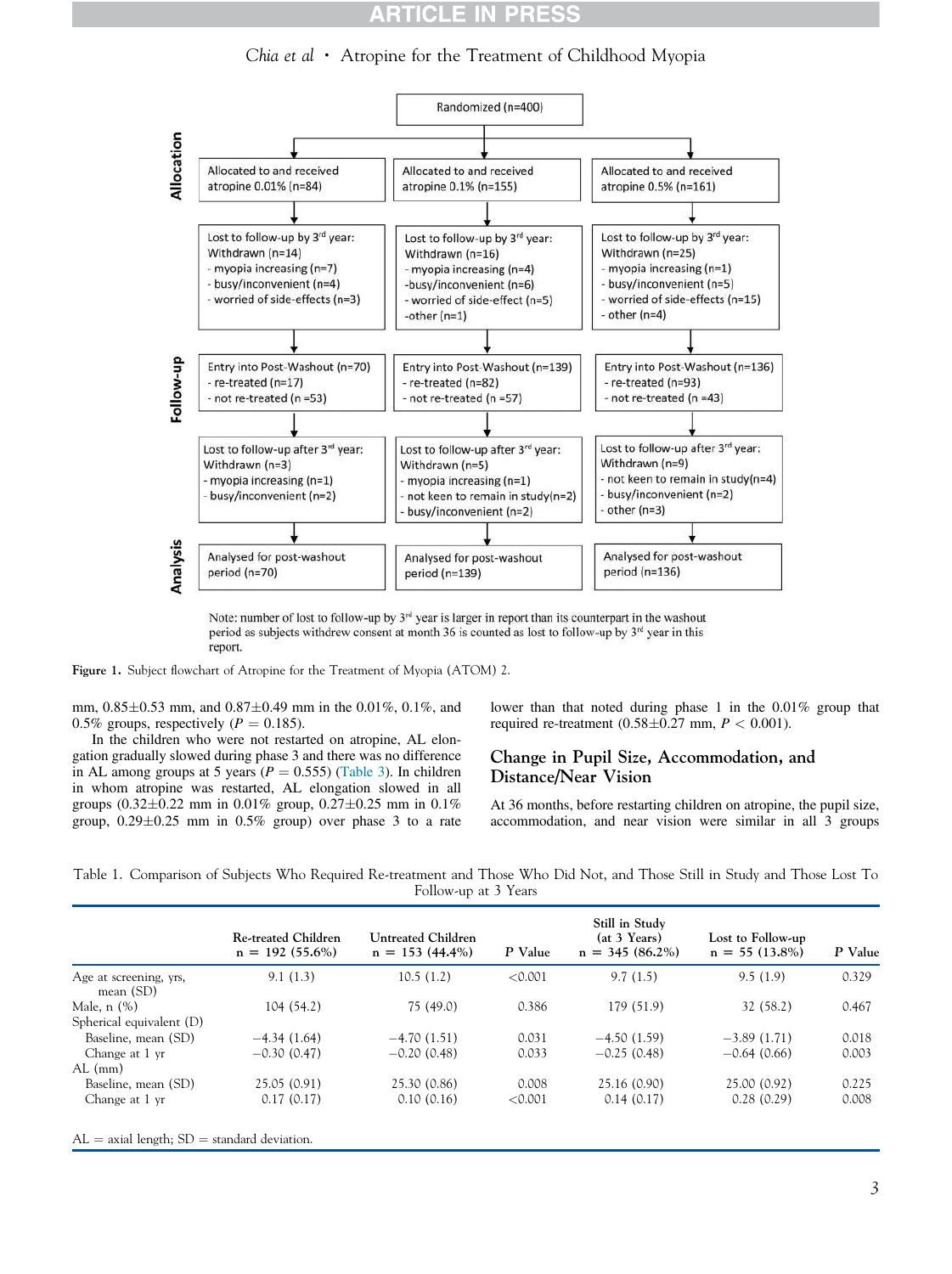#### CLE IN P RES

Ophthalmology Volume  $\Box$ , Number  $\Box$ , Month 2015



Figure 2. Percentage of children in each atropine group who required retreatment at 3 years with atropine 0.01%, 0.1%, and 0.5% because they had progressed by more than 0.50 diopters (D) during the washout period (phase 2).

(Table 4). On restarting atropine 0.01%, there was a mean increase in photopic pupil size of approximately 1 mm and a loss of accommodation of 2.00 to 3.00 D, which were similar to the change noted in eyes treated with atropine 0.01% during phase 1 (Table 4). These mild side effects were deemed clinically insignificant, because there was no change or loss in distance or near visual acuity. Children were offered progressive addition or photochromatic (tinted) glasses if they encountered near blur or glare. During phase 1, 7% of children receiving atropine 0.01% requested glasses, $19$  but no child who was restarted on atropine 0.01% requested glasses during phase 3. Pupil size and accommodation returned to levels similar to those in untreated children at the final visit (2 months after stopping atropine).

#### **Discussion**

In our first randomized placebo-controlled clinical trial using atropine eyedrops to control myopia progression in children (ATOM1), we established the clinical safety and efficacy of atropine  $1\%$  at least in the short term.<sup>16,18</sup> In phase 1 of ATOM2, we established that atropine 0.01% was almost as effective in reducing myopia progression as higher concentrations but with minimal pupil dilation accommodation and

near vision  $loss.<sup>19,20</sup>$  In phase 2, we further established that children receiving lower doses had less myopic progression after atropine was stopped,<sup>20</sup> resulting in  $0.01\%$  being more effective in reducing myopia progression at 3 years.

In the last phase of ATOM2 (phase 3), all children with myopia progression of  $-0.50$  D or more in the washout year were restarted on atropine 0.01% for a further 24 months. Fewer children in the 0.01% group (24%) needed retreatment compared with children in the 0.1% (59%) and 0.5% (68%) groups (Fig 2). By the end of the study, the overall 5-year progression of myopia was less in the 0.01% group  $(-1.38\pm0.98)$  Compared with the 0.1%  $(-1.83\pm1.16, P = 0.003)$  and 0.5%  $(-1.98\pm1.10 \text{ D}, P <$ 0.001) groups (Fig 3). This was largely because fewer children in the 0.01% group progressed after atropine was stopped, and the rate of progression in the washout year in those who needed re-treatment was also less in the 0.01% group  $(-0.63 \text{ D}, -0.94 \text{ D}, \text{ and } -1.09 \text{ D} \text{ in the})$ 0.01%, 0.1%, and 0.5% groups, respectively) (Table 3). The subsequent myopic progression in children who required retreatment was similar between groups over the last 2 years  $(-0.86$  to  $-0.91$  D), which was also similar to that in children in the 0.01% group who required re-treatment over the first 2 years  $(-0.79 \text{ D})$ . This suggests that re-treatment with atropine 0.01% could be as effective as primary treatment with atropine 0.01%, and that clinicians may be able to titrate treatment by stopping and restarting treatment according to individual progression rates (Table 3).

Findings from the ATOM1 and ATOM2 studies are summarized in Figure 6. Conducted a few years apart, both studies had similar study designs, with the main differences being that children in the ATOM2 study were slightly older (9.7 vs. 9.2 years) and had slightly higher levels of baseline myopia ( $-4.7$  D vs.  $-3.5$  D).<sup>16,19,20</sup> By combining the 2 studies, we found that in the initial 8 months, there was a hyperopic shift in the 1.0% group and continued myopic progression in the other groups, which was greater in the lower doses, before growth slowed between the 8- and 24 month periods. By the end of phase 1, there was clustering of mean myopia progression between 0.2 and 0.5 D in the atropine-treated eyes, compared with 1.2 D in the placebo eyes.16,19 This plateauing of myopia progression in the second year suggests that there may be a maximal effect

|                                 | <b>Unadjusted Analysis</b>      |                          | <b>Adjusted Analysis</b>       |                          |  |
|---------------------------------|---------------------------------|--------------------------|--------------------------------|--------------------------|--|
| <b>Baseline Characteristics</b> | Coefficient (95% CI)            | P Value                  | Coefficient (95% CI)           | P Value                  |  |
| Age                             | $0.16(0.13-0.19)$               | < 0.001                  | $0.16(0.13 - 0.18)$            | < 0.001                  |  |
| Gender                          |                                 |                          |                                |                          |  |
| Female                          | $0.03$ (-0.07 to 0.14)          | 0.529                    | $0.02$ (-0.06 to 0.10)         | 0.584                    |  |
| Male                            |                                 | $\overline{\phantom{a}}$ |                                | $\overline{\phantom{a}}$ |  |
| Spherical equivalent            | $-0.03$ ( $-0.06$ to $-0.003$ ) | 0.031                    | $-0.01$ ( $-0.04$ to 0.01)     | 0.229                    |  |
| Treatment group                 |                                 |                          |                                |                          |  |
| Atropine 0.01%                  |                                 | ٠                        |                                | $\overline{\phantom{a}}$ |  |
| Atropine 0.1%                   | $-0.40$ ( $-0.50$ to $-0.31$ )  | < 0.001                  | $-0.40$ ( $-0.49$ to $-0.31$ ) | < 0.001                  |  |
| Atropine 0.5%                   | $-0.60$ ( $-0.70$ to $-0.49$ )  | < 0.001                  | $-0.60$ ( $-0.70$ to $-0.51$ ) | < 0.001                  |  |

Table 2. Regression Analysis of Myopic Rebound (Change in Spherical Equivalent) during Phase 2 (Washout) Period

 $CI =$  confidence interval.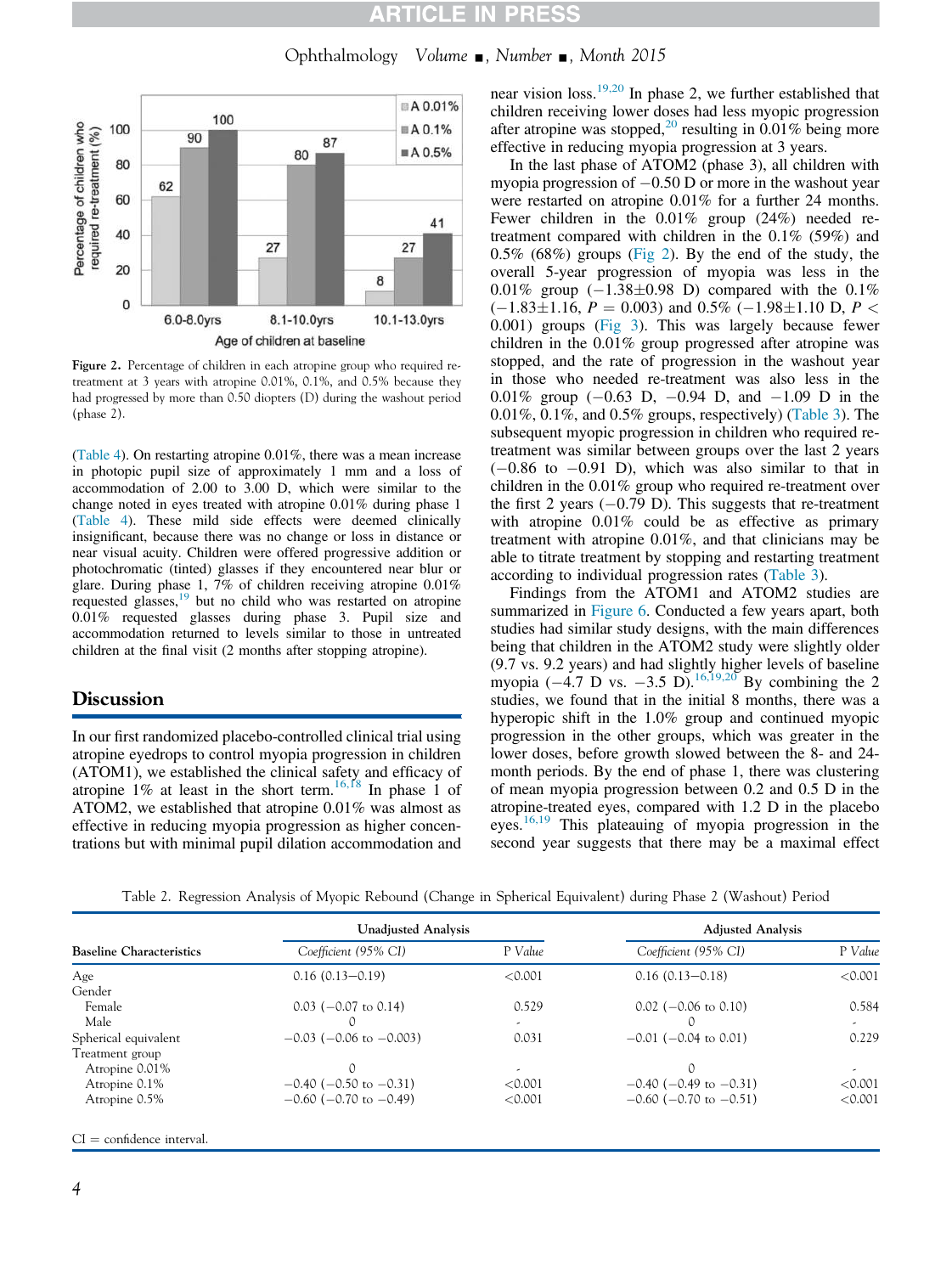### CLE IN

### Chia et al  $\cdot$  Atropine for the Treatment of Childhood Myopia

|                                  | Re-treated Children           |                                 |                              |         | <b>Untreated Children</b>     |                              |                              |         |
|----------------------------------|-------------------------------|---------------------------------|------------------------------|---------|-------------------------------|------------------------------|------------------------------|---------|
|                                  | Atropine<br>0.01%<br>$N = 17$ | Atropine<br>$0.1\%$<br>$N = 82$ | Atropine<br>0.5%<br>$N = 93$ |         | Atropine<br>0.01%<br>$N = 53$ | Atropine<br>0.1%<br>$N = 57$ | Atropine<br>0.5%<br>$N = 43$ |         |
|                                  | $(24.3\%)$                    | $(58.9\%)$                      | $(68.4\%)$                   | P Value | $(73.5\%)$                    | $(41.1\%)$                   | $(31.6\%)$                   | P Value |
| Age at screening, yrs, mean (SD) | 8.6(1.1)                      | 9.0(1.3)                        | 9.2(1.4)                     | 0.261   | 10.0(1.3)                     | 10.7(1.2)                    | 10.9(1.0)                    | < 0.001 |
| Male, $n$ $(\%)$                 | 9(52.9)                       | 43 (52.4)                       | 52 (55.9)                    | 0.908   | 27 (50.9)                     | 31(54.4)                     | 17(39.5)                     | 0.317   |
| SE, D, mean (SD)                 |                               |                                 |                              |         |                               |                              |                              |         |
| Baseline                         | $-4.07(1.26)$                 | $-4.31(1.40)$                   | $-4.41(1.89)$                | 0.617   | $-4.80(1.55)$                 | $-4.76(1.35)$                | $-4.49(1.65)$                | 0.593   |
| $24 \text{ mos}$                 | $-4.84(1.22)$                 | $-4.84(1.29)$                   | $-4.74(1.76)$                | 0.898   | $-5.12(1.63)$                 | $-4.88(1.30)$                | $-4.63(1.61)$                | 0.332   |
| $36 \text{ mos}$                 | $-5.47(1.27)$                 | $-5.78(1.28)$                   | $-5.83(1.78)$                | 0.554   | $-5.27(1.64)$                 | $-5.18(1.36)$                | $-5.05(1.54)$                | 0.772   |
| $48$ mos                         | $-5.76(1.42)$                 | $-6.16(1.48)$                   | $-6.28(1.93)$                | 0.406   | $-5.58(1.81)$                 | $-5.54(1.51)$                | $-5.46(1.75)$                | 0.939   |
| $60$ mos                         | $-6.20(1.59)$                 | $-6.63(1.67)$                   | $-6.77(2.19)$                | 0.428   | $-5.86(1.85)$                 | $-5.91(1.75)$                | $-5.80(1.83)$                | 0.948   |
| Change in SE, D, mean (SD)       |                               |                                 |                              |         |                               |                              |                              |         |
| Baseline to 12 mos               | $-0.54(0.43)$                 | $-0.41(0.47)$                   | $-0.16(0.45)$                | < 0.001 | $-0.31(0.45)$                 | $-0.14(0.51)$                | $-0.13(0.44)$                | 0.055   |
| $12 - 24$ mos                    | $-0.24(0.36)$                 | $-0.12(0.41)$                   | $-0.17(0.40)$                | 0.419   | $-0.01(0.36)$                 | 0.02(0.37)                   | $-0.05(0.37)$                | 0.638   |
| $24 - 36$ mos                    | $-0.63(0.31)$                 | $-0.94(0.33)$                   | $-1.09(0.43)$                | < 0.001 | $-0.16(0.24)$                 | $-0.30(0.30)$                | $-0.38(0.34)$                | < 0.001 |
| $36 - 48$ mos                    | $-0.42(0.47)$                 | $-0.38(0.50)$                   | $-0.42(0.51)$                | 0.880   | $-0.30(0.39)$                 | $-0.36(0.42)$                | $-0.38(0.37)$                | 0.575   |
| $48 - 60$ mos                    | $-0.44(0.48)$                 | $-0.52(0.44)$                   | $-0.49(0.56)$                | 0.762   | $-0.34(0.38)$                 | $-0.36(0.42)$                | $-0.32(0.34)$                | 0.910   |
| Baseline to 60 mos               | $-2.25(1.11)$                 | $-2.34(1.07)$                   | $-2.32(1.04)$                | 0.950   | $-1.12(0.77)$                 | $-1.13(0.88)$                | $-1.27(0.86)$                | 0.631   |
| AL, mm, mean (SD)                |                               |                                 |                              |         |                               |                              |                              |         |
| Baseline                         | 24.97 (0.84)                  | 24.97 (0.81)                    | 25.14 (0.99)                 | 0.419   | 25.37 (0.98)                  | 25.32 (0.78)                 | 25.21 (0.81)                 | 0.654   |
| $24 \text{ mos}$                 | 25.55 (0.89)                  | 25.33 (0.83)                    | 25.45 (1.05)                 | 0.506   | 25.68 (1.06)                  | 25.47 (0.81)                 | 25.38 (0.84)                 | 0.274   |
| $36 \text{ mos}$                 | 25.89 (0.92)                  | 25.76 (0.85)                    | 25.87 (1.06)                 | 0.659   | 25.82 (1.10)                  | 25.66 (0.85)                 | 25.56 (0.85)                 | 0.385   |
| 48 mos                           | 26.01 (0.94)                  | 25.92 (0.91)                    | 26.08 (1.10)                 | 0.581   | 25.91(1.10)                   | 25.79 (0.87)                 | 25.66 (0.86)                 | 0.442   |
| $60$ mos                         | 26.16 (0.98)                  | 26.07 (0.95)                    | 26.20(1.14)                  | 0.692   | 25.96 (1.11)                  | 25.86 (0.88)                 | 25.74 (0.88)                 | 0.555   |
| Change in AL, mm, mean (SD)      |                               |                                 |                              |         |                               |                              |                              |         |
| Baseline to 12 mos               | 0.30(0.15)                    | 0.18(0.17)                      | 0.13(0.16)                   | < 0.001 | 0.18(0.15)                    | 0.05(0.16)                   | 0.06(0.15)                   | < 0.001 |
| $12 - 24$ mos                    | 0.28(0.15)                    | 0.19(0.13)                      | 0.18(0.11)                   | 0.020   | 0.14(0.13)                    | 0.10(0.11)                   | 0.11(0.10)                   | 0.183   |
| $24 - 36$ mos                    | 0.34(0.13)                    | 0.43(0.14)                      | 0.42(0.18)                   | 0.007   | 0.14(0.09)                    | 0.18(0.12)                   | 0.17(0.14)                   | 0.093   |
| $36 - 48$ mos                    | 0.17(0.15)                    | 0.15(0.15)                      | 0.17(0.16)                   | 0.742   | 0.08(0.09)                    | 0.13(0.10)                   | 0.10(0.09)                   | 0.018   |
| $48 - 60$ mos                    | 0.15(0.11)                    | 0.12(0.12)                      | 0.12(0.13)                   | 0.572   | 0.06(0.08)                    | 0.07(0.09)                   | 0.08(0.10)                   | 0.550   |
| Baseline to 60 mos               | 1.21(0.54)                    | 1.08(0.53)                      | 1.03(0.47)                   | 0.372   | 0.60(0.35)                    | 0.54(0.34)                   | 0.54(0.34)                   | 0.495   |

Table 3. Demographics and Changes in Spherical Equivalent and Axial Length in Children within Different Atropine Groups (0.01%, 0.1%, and 0.5%) Who Were Re-treated and Who Did Not Require Re-treatment

 $AL =$  axial length;  $D =$  diopter;  $SD =$  standard deviation;  $SE =$  spherical equivalent.

after which higher doses are ineffective. After stopping atropine, there was a significant myopic progression in eyes receiving higher doses with myopia than in eyes previously receiving atropine 1.0%, almost approaching that of placebo eyes, with less change noted in lower doses. $18,20$ 

Much of the changes noted could be explained by the pharmacologic effect of atropine on the actively growing myopic eye. Although the exact mechanism of atropine is not known, it is believed that atropine acts directly or indirectly on the retina or scleral, inhibiting thinning or stretching of the scleral, and thereby eye growth.<sup>20,22</sup> This eye growth possibly involves a series of biochemical steps, and atropine presumably inhibits 1 or more steps along this pathway, creating changes in the feedback mechanisms and up- or downregulating other receptors both up- and downstream. When atropine is withdrawn, it is not surprising that there may be a sudden growth spurt as the inhibitory action is released. If the process involved a simple inhibition of growth, then one would expect that after a sudden increase, eyeball growth would then slow to a rate appropriate for age. However, the rate of growth seemed to continue at a steady pace over the washout year in children previously receiving the higher 0.1% and 0.5% doses of atropine,

slowing only when atropine 0.01% was restarted. This suggests that the effects, particularly of higher doses of atropine, may be more complex than we think, possibly causing change or modification of the mechanism regulating eye growth at different anatomic and biochemical levels.<sup>20,22</sup> It is uncertain whether these changes could be permanent (e.g., resulting in sustained acceleration of myopia even years after stopping atropine), the system will reset itself, or we can modulate subsequent eye growth (e.g., by tapering atropine more slowly over time). Somewhat reassuring is the finding that the proportion of children who progressed  $>0.5$  D in the washout year (i.e., requiring retreatment) decreased with increasing age in all 3 treatment arms (Fig 2). From clinical experience, we also note that by slowly tapering the frequency of atropine, we can dampen the change in myopia and retain the beneficial effect on myopia progression. In contrast, the change in myopia progression after stopping atropine 0.01% seemed less marked, and it is hoped as AL growth slowed naturally, as it did during phase 3, that atropine could be safely stopped (e.g., by the mid to late-teens).

On the basis of these results, we conclude that low-dose (0.01%) atropine for periods up to 5 years is a clinical viable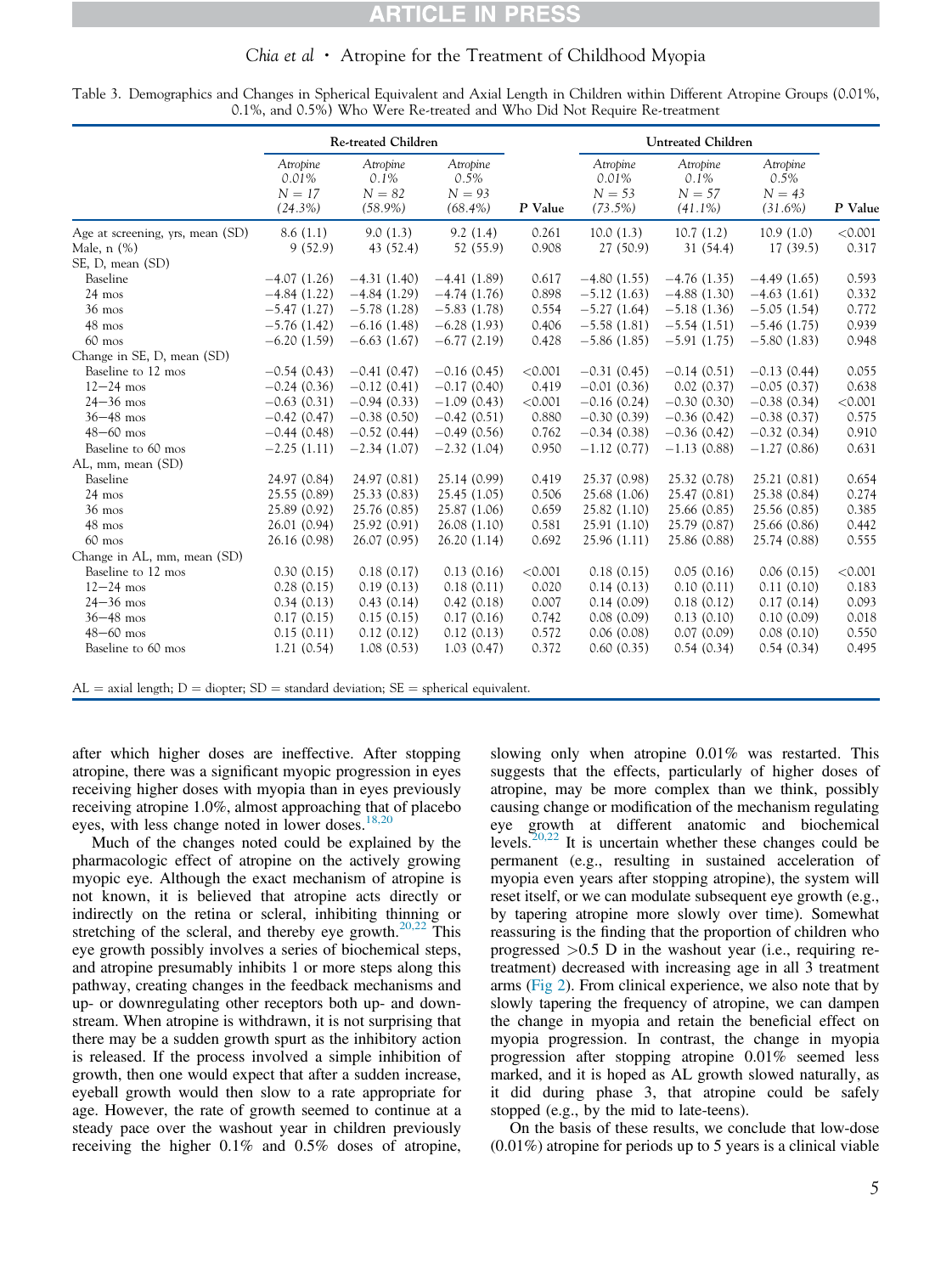### CLET

Ophthalmology Volume  $\Box$ , Number  $\Box$ , Month 2015



Figure 3. Mean change in spherical equivalent over time within different treatment groups (atropine 0.01%, 0.1%, and 0.5%). Error bars represent 1 standard deviation.

treatment of myopia with the best sustained effect on myopia retardation. The mean myopia progression at 5 years  $(-1.38)$  D) in children initially randomized to atropine 0.01% was similar to that in placebo eyes at 2.5 years  $(-1.40 \text{ D})$ , suggesting that atropine 0.01% slowed myopia progression by  $50\%$  (Fig 6).<sup>18</sup> The gradual slowing of the myopia progression and corresponding AL change in the later years in phase 3 (i.e.,  $54-60$  months) in the  $0.01\%$ group suggested that eye growth was slowing and that a long-term sustained effect was possible, as suggested in several other studies. $4,8$ ,

In establishing clinical treatment algorithms, however, questions remain on which children would best benefit from treatment (e.g., in terms of age, level of myopia, rate of progression, and family risk factors), when atropine should be started and stopped, and for how long it should be used. In our studies, children underwent a washout period of a full 1 year after 2 years of treatment, which clinically would not be necessary, and it is possible that if atropine had been continued longer, particularly in children whose myopia increased after atropine was stopped, then the overall effect



Figure 4. Myopic progression in eyes within each atropine group at the end of phase 1 (24 months), phase 2 (36 months), and phase 3 (60 months).  $D =$  diopter;  $SE =$  spherical equivalent.



Figure 5. Mean change in axial length (AL) over time within different treatment groups (atropine 0.01%, 0.1%, and 0.5%). Error bars represent 1 standard deviation.

may have been even better. Although one may speculate as to the safety and efficacy profiles of other low doses (e.g.,  $0.005\%$  or  $0.05\%$ ), the  $0.01\%$  dose appears to offer an appropriate risk-benefit ratio, with no clinically significant visual side effects balanced against a reasonable and clinically significant 50% reduction in myopia progression. This is corroborated by cohort studies that show that doses of  $0.025\%$  to  $0.05\%$  could be very effective.<sup>23</sup> Further studies could explore if there is still a role for high-dose atropine (e.g., for rapid progressors) and the additive effect of combining atropine with other emerging myopia therapies (e.g., peripheral defocus contact lenses or spectacles) and environmental interventions (e.g., increased outdoor time). $^{24}$ 

Within the confines of our finding, we propose that a daily dose of atropine 0.01% is an effective first-line treatment in children aged 6 to 12 years with documented myopic progression of  $\geq 0.5$  D in the preceding year with few side effects. Because atropine appeared more effective in the second year than the first, treatment initially should be continued for at least 2 years. If there is a good response to atropine 0.01% (e.g., almost no progression or progression  $< 0.25$  D in the second year) especially in older children aged >13 years, then atropine 0.01% could be stopped. If an increase in myopia then occurs, then children could be restarted on atropine. If the initial response to atropine was more moderate (e.g., progression of  $0.25-0.75$  D in the second year), then one could consider continuing atropine 0.01% for a longer period until progression slows to  $\langle 0.25 \rangle$ D per year, as it might do in the mid to late teens.

However, there may be children who are poor responders to atropine. In phase 1, 9.3% of children in the 0.01% group, 6.4% of children in the 0.1% group, and 4.3% of children in the 0.5% group had myopia progression  $\geq$ 1.5 D over the first 2 years of treatment. In children who respond poorly to atropine  $0.01\%$  (e.g., progress  $>0.75$  D per year in the second year), it may be possible that they would also not respond to higher doses and that atropine should be stopped.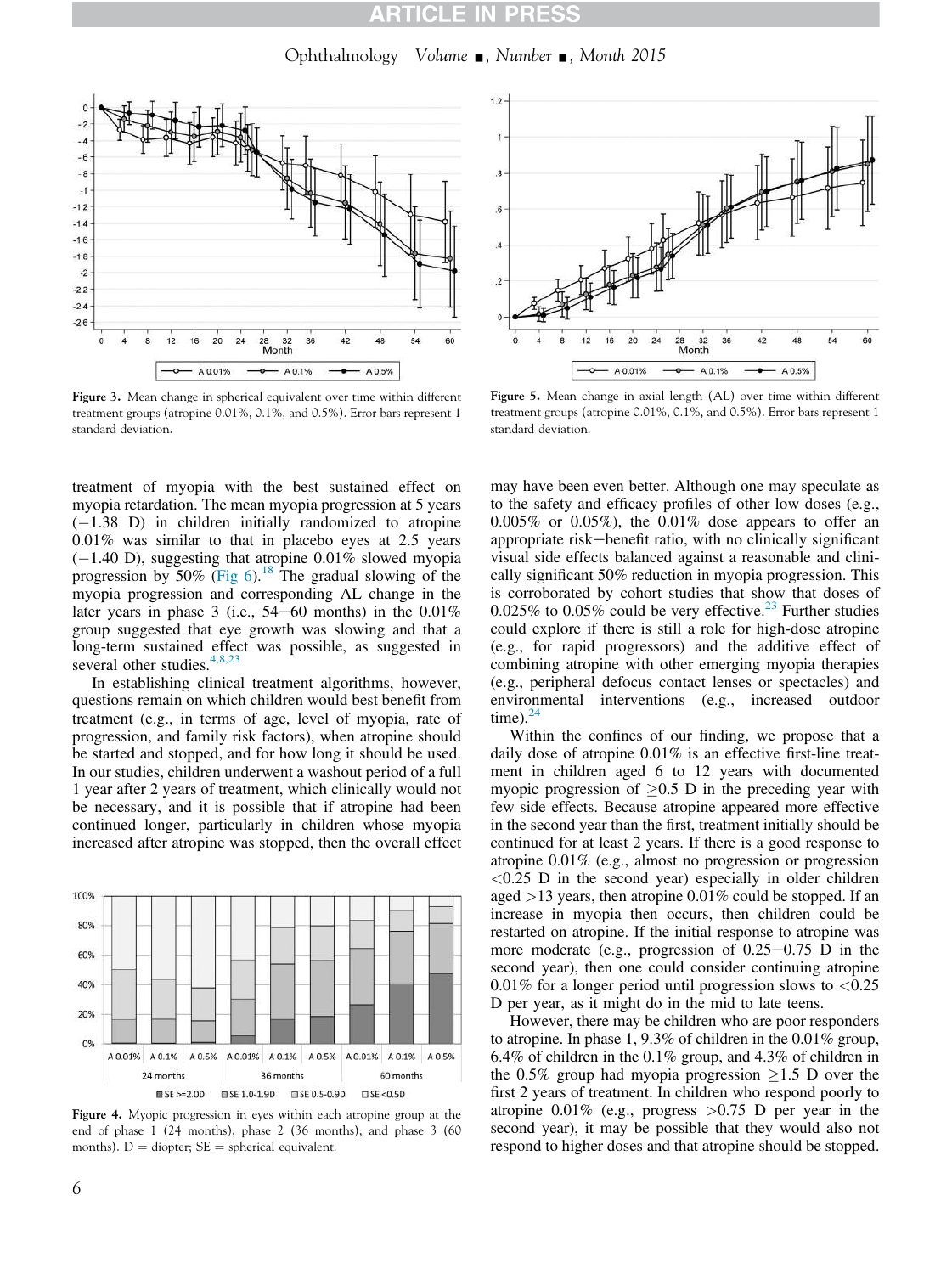### **RTICLE IN PRESS**

### Chia et al • Atropine for the Treatment of Childhood Myopia

| Table 4. Changes in Pupil Size, Accommodation, and Visual Acuity in Children within Different Atropine Groups (0.01%, 0.1%, and |                                                                |  |  |  |
|---------------------------------------------------------------------------------------------------------------------------------|----------------------------------------------------------------|--|--|--|
|                                                                                                                                 | 0.5%) Who Were Re-treated and Who Did Not Require Re-treatment |  |  |  |

|                                       | <b>Re-treated Children</b>                |                                   |                                |         | Untreated Children              |                                   |                                |         |
|---------------------------------------|-------------------------------------------|-----------------------------------|--------------------------------|---------|---------------------------------|-----------------------------------|--------------------------------|---------|
|                                       | Atropine<br>0.01%<br>$(N = 17)$           | Atropine<br>$0.1\%$<br>$(N = 82)$ | Atropine<br>0.5%<br>$(N = 93)$ | P Value | Atropine<br>0.01%<br>$(N = 53)$ | Atropine<br>$0.1\%$<br>$(N = 57)$ | Atropine<br>0.5%<br>$(N = 43)$ | P Value |
|                                       | Photopic pupil size, mm, mean (SD)        |                                   |                                |         |                                 |                                   |                                |         |
| Screening                             | 3.93(0.56)                                | 4.01(0.62)                        | 3.98(0.63)                     | 0.872   | 3.89(0.58)                      | 3.86(0.67)                        | 4.02(0.60)                     | 0.363   |
| $24 \text{ mos}$                      | 5.18(1.02)                                | 6.76(1.04)                        | 7.65(1.06)                     | < 0.001 | 5.02(0.92)                      | 6.46(1.07)                        | 7.28(1.46)                     | < 0.001 |
| $36$ mos                              | 3.78 (0.58)                               | 3.76 (0.57)                       | 3.76(0.63)                     | 0.993   | 3.73(0.58)                      | 3.59(0.49)                        | 3.74(0.47)                     | 0.193   |
| $48$ mos                              | 4.89(0.99)                                | 4.78 (0.87)                       | 4.86(0.95)                     | 0.775   | 3.63(0.52)                      | 3.59(0.51)                        | 3.68(0.40)                     | 0.633   |
| $60$ mos                              | 5.13(0.89)                                | 4.79 (0.90)                       | 4.77 (0.98)                    | 0.275   | 3.58(0.59)                      | 3.48 (0.49)                       | 3.58(0.46)                     | 0.448   |
| Final visit                           | 3.81(0.59)                                | 3.59(0.54)                        | 3.56(0.51)                     | 0.264   | 3.58(0.59)                      | 3.48(0.49)                        | 3.58(0.46)                     | 0.448   |
|                                       | Accommodation, D, mean (SD)               |                                   |                                |         |                                 |                                   |                                |         |
| Screening                             | 17.29 (3.24)                              | 17.13 (3.12)                      | 15.95 (3.68)                   | 0.041   | 15.99(3.15)                     | 16.83(2.72)                       | 15.93 (2.76)                   | 0.149   |
| 24 mos                                | 10.88 (4.01)                              | 6.18(2.76)                        | 3.89(2.33)                     | < 0.001 | 11.95(2.73)                     | 7.53(3.58)                        | 4.55(3.16)                     | < 0.001 |
| $36 \text{ mos}$                      | 13.55(2.49)                               | 14.58 (2.79)                      | 13.30 (2.96)                   | 0.010   | 14.18 (3.04)                    | 14.26 (2.29)                      | 13.07 (2.17)                   | 0.015   |
| $48$ mos                              | 11.37(3.21)                               | 11.66 (2.62)                      | 11.17(3.11)                    | 0.530   | 13.61 (2.60)                    | 13.42 (2.81)                      | 12.34(2.10)                    | 0.013   |
| $60$ mos                              | 11.01 (3.20)                              | 10.92(2.45)                       | 10.57(2.83)                    | 0.638   | 12.98 (2.58)                    | 12.56 (2.48)                      | 12.29(2.13)                    | 0.348   |
| Final visit                           | 13.44 (2.48)                              | 12.93 (2.28)                      | 12.26 (2.87)                   | 0.107   | 12.98 (2.58)                    | 12.56 (2.48)                      | 12.29(2.13)                    | 0.348   |
|                                       | Distance visual acuity, logMAR, mean (SD) |                                   |                                |         |                                 |                                   |                                |         |
| Screening                             | 0.02(0.03)                                | 0.02(0.07)                        | 0.03(0.06)                     | 0.527   | 0.01(0.05)                      | $-0.00$ (0.06)                    | 0.00(0.05)                     | 0.333   |
| $24 \text{ mos}$                      | 0.01(0.05)                                | 0.01(0.05)                        | 0.02(0.06)                     | 0.539   | $-0.01(0.06)$                   | $-0.01(0.06)$                     | $-0.01(0.05)$                  | 0.992   |
| $36 \text{ mos}$                      | $-0.01(0.05)$                             | 0.00(0.05)                        | 0.00(0.05)                     | 0.700   | $-0.01(0.05)$                   | $-0.02(0.05)$                     | $-0.01(0.05)$                  | 0.843   |
| 48 mos                                | $-0.00$ $(0.04)$                          | 0.00(0.05)                        | 0.00(0.05)                     | 0.822   | $-0.02(0.05)$                   | $-0.02(0.06)$                     | $-0.01(0.04)$                  | 0.867   |
| $60$ mos                              | $-0.01(0.05)$                             | $-0.01(0.05)$                     | 0.00(0.05)                     | 0.120   | $-0.02(0.05)$                   | $-0.02(0.06)$                     | $-0.03(0.05)$                  | 0.286   |
| Final visit                           | $-0.02(0.04)$                             | $-0.02(0.05)$                     | $-0.01(0.05)$                  | 0.444   | $-0.02(0.05)$                   | $-0.02(0.06)$                     | $-0.03(0.05)$                  | 0.286   |
| Near visual acuity, logMAR, mean (SD) |                                           |                                   |                                |         |                                 |                                   |                                |         |
| Screening                             | 0.04(0.08)                                | 0.07(0.08)                        | 0.04(0.07)                     | 0.059   | 0.03(0.06)                      | 0.02(0.07)                        | 0.02(0.06)                     | 0.440   |
| $24 \text{ mos}$                      | 0.03(0.07)                                | 0.13(0.13)                        | 0.30(0.16)                     | < 0.001 | 0.01(0.07)                      | 0.07(0.12)                        | 0.27(0.22)                     | < 0.001 |
| $36 \text{ mos}$                      | 0.00(0.05)                                | $-0.01(0.06)$                     | $-0.00$ (0.06)                 | 0.434   | $-0.02(0.05)$                   | $-0.02(0.06)$                     | $-0.02(0.06)$                  | 0.676   |
| $48 \text{ mos}$                      | $-0.01(0.06)$                             | 0.01(0.05)                        | 0.01(0.07)                     | 0.728   | $-0.01(0.05)$                   | $-0.02(0.06)$                     | $-0.03(0.06)$                  | 0.049   |
| $60$ mos                              | 0.01(0.06)                                | $-0.01(0.06)$                     | $-0.00$ (0.07)                 | 0.535   | $-0.02(0.05)$                   | $-0.02(0.06)$                     | $-0.04(0.05)$                  | 0.191   |
| Final visit                           | $-0.00$ (0.05)                            | $-0.02(0.06)$                     | $-0.01(0.06)$                  | 0.451   | $-0.02(0.05)$                   | $-0.02(0.06)$                     | $-0.04(0.05)$                  | 0.191   |

 $D =$  diopters; logMAR = logarithm of the minimum angle of resolution;  $SD =$  standard deviation.



Figure 6. Summary of findings from the ATOM1 and ATOM2 studies: change in spherical equivalent (SE). ATOM = Atropine for the Treatment of Myopia;  $D =$  diopter.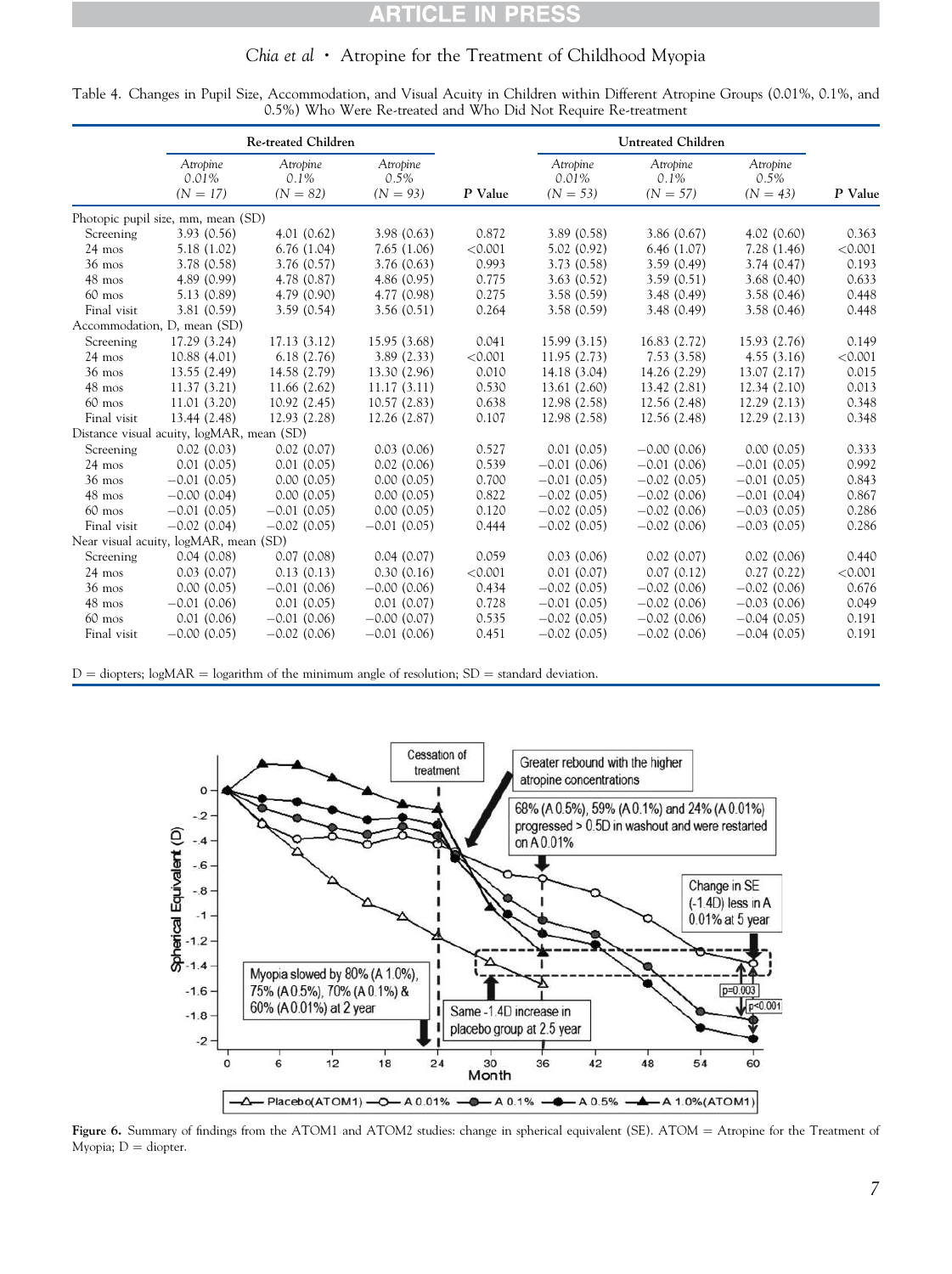### **CLE IN PRES**

Ophthalmology Volume  $\Box$ , Number  $\Box$ , Month 2015

An ultimate goal of myopia control therapy would be to slow myopic progression during the years of most active eye growth so that the eventual level of myopia was lower than if the eye was allowed to grow naturally (i.e., to reduce the incidence of high myopia). If less people developed high or pathologic myopia, then less might also develop the potentially blinding myopic complications, such as posterior staphyloma, macula choroidal neovascularization, retinal detachment, and glaucoma. $25-27$  In a recent review, pathologic myopia was estimated to have a global prevalence of 0.9% to 3.1% and to be the cause of low vision or blindness in 5.8% to 7.8% in European populations and 12.2% to 31.3% in East Asian populations.<sup>26</sup> Given the increasing prevalence of myopia in East Asia, where the prevalence of myopia in young adults now approaches 80% and high myopia rates exceed 20%, it is thought that the disease burden and cost of pathologic myopia will continue to increase over time. $27$  The availability of an effective and low-cost myopia-retarding medication such as atropine 0.01% is timely and could make both clinical and economic sense as a public health measure. The role of higher doses of atropine remains debatable, and care should be taken in stopping it suddenly, particularly in younger children. The strength of this study is in its randomized double-blind design, its relatively low loss to follow rate, and its long duration. Unfortunately, the lack of a control group in this study severely limited our ability to evaluate the full effect of atropine, necessitating comparison with historic and population-based data. Further studies are still needed to determine how eye growth is altered in the long term in children treated with varying doses of atropine so as to better assess the true long-term efficacy and safety of this medication.

### References

- 1. Gimbel HV. The control of myopia with atropine. Can J Ophthalmol 1973;8:527–32.
- 2. Kelly TS, Chatfield C, Tustin G. Clinical assessment of the arrest of myopia. Br J Ophthalmol 1975;59:529–38.
- 3. Bedrossian RH. The effects of atropine on myopia. Ophthalmology 1979;86:713–7.
- 4. Brodstein RS, Brodstein DE, Olson RJ, et al. The treatment of myopia with atropine and bifocals. A long-term prospective study. Ophthalmology 1984;91:1373–9.
- 5. Brenner RL. Further observations on use of atropine in the treatment of myopia. Ann Ophthalmol 1985;17:137–40.
- 6. Chou AC, Shih YF, Ho TC, Lin LL. The effectiveness of 0.5% atropine in controlling high myopia in children. J Ocul Pharmacol Ther 1997;13:61–7.
- 7. Romano PE, Donovan JP. Management of progressive school myopia with topical atropine eyedrops and photochromic bifocal spectacles. Binocul Vis Strabismus Q 2000;15:257–60.
- 8. Kennedy RH, Dyer JA, Kennedy MA, et al. Reducing the progression of myopia with atropine: a long term cohort study of Olmsted County students. Binocul Vis Strabismus Q 2000;15(suppl):281–304.
- 9. Chiang MF, Kouzis A, Pointer RW, Repka MX. Treatment of childhood myopia with atropine eyedrops and bifocal spectacles. Binocul Vis Strabismus Q 2001;16:209–15.
- 10. Syniuta LA, Isenberg SJ. Atropine and bifocals can slow the progression of myopia in children. Binocul Vis Strabismus Q 2001;16:203–8.
- 11. Lee JJ, Fang PC, Yang IH, et al. Prevention of myopia progression with 0.05% atropine solution. J Ocul Pharmacol Ther 2006;22:41–6.
- 12. Fan DS, Lam DS, Chan CK, et al. Topical atropine in retarding myopic progression and axial length growth in children with moderate to severe myopia: a pilot study. Jpn J Ophthalmol 2007;51:27–33.
- 13. Yen MY, Liu JH, Kao SC, Shiao CH. Comparison of the effect of atropine and cyclopentolate on myopia. Ann Ophthalmol 1989;21:180–2, 187.
- 14. Shih YF, Chen CH, Chou AC, et al. Effects of different concentrations of atropine on controlling myopia in myopic children. J Ocul Pharmacol Ther 1999;15:85–90.
- 15. Shih YF, Hsiao CK, Chen CJ, et al. An intervention trial on efficacy of atropine and multi-focal glasses in controlling myopic progression. Acta Ophthalmol Scand 2001;79: 233–6.
- 16. Chua WH, Balakrishnan V, Chan YH, et al. Atropine for the treatment of childhood myopia. Ophthalmology 2006;113: 2285–91.
- 17. Liang CK, Ho TY, Li TC, et al. A combined therapy using stimulating auricular acupoints enhances lower-level atropine eyedrops when used for myopia control in school-aged children evaluated by a pilot randomized controlled clinical trial. Complement Ther Med 2008;16:305–10.
- 18. Tong L, Huang XL, Koh AL, et al. Atropine for the treatment of childhood myopia: effect on myopia progression after cessation of atropine. Ophthalmology 2009;116:572–9.
- 19. Chia A, Chua WH, Cheung YB, et al. Atropine for the treatment of childhood myopia: safety and efficacy of 0.5%, 0.1%, and 0.01% doses (ATOM2). Ophthalmology 2012;119: 347–54.
- 20. Chia A, Chua WH, Li W, et al. Atropine for the treatment of childhood myopia: changes after stopping atropine 0.01%, 0. 1% and 0.5% (ATOM2). Am J Ophthalmol 2014;157:451–7.
- 21. Williams RL. A note on robust variance estimation for clustercorrelated data. Biometrics 2000;56:645–6.
- 22. McBrien NA, Stell WK, Carr B. How does atropine exert its anti-myopia effects? Ophthalmic Physiol Opt 2013;33:373–8.
- 23. Wu PC, Yang YH, Fang PC. The long-term results of using low-concentration atropine eye drops for controlling myopia progression in schoolchildren. J Ocul Pharmacol Ther 2011;27:461–6.
- 24. Russo A, Semeraro F, Romano MR, et al. Myopia onset and progression: can it be prevented? Int Ophthalmol 2014;34: 693–705.
- 25. Saw SM, Gazzard G, Shih-Yen EC, Chua WH. Myopia and associated pathological complications. Ophthalmic Physiol Opt 2005;25:381–91.
- 26. Hayashi K, Ohno-Matsui K, Shimada N, et al. Long-term pattern of progression of myopic maculopathy: a natural history study. Ophthalmology 2010;117:1595–611.
- 27. Wong TY, Ferreira A, Hughes R, et al. Epidemiology and disease burden of pathological myopia and myopic choroidal neovascularization: an evidence-based systemic review. Am J Ophthalmol 2014;157:9–25.